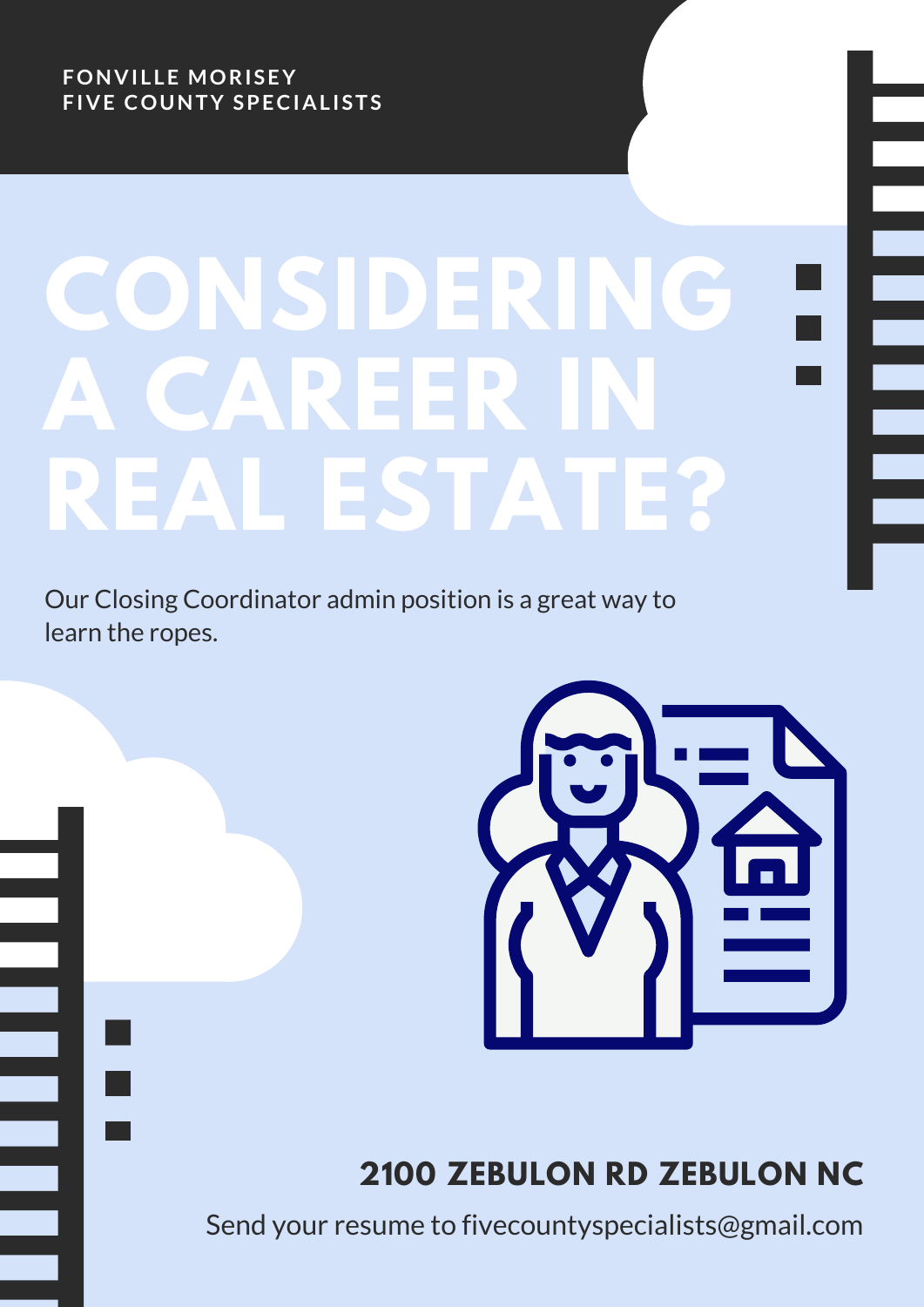## **GET STARTED IN REAL ESTATE**

### **Choose a career that suits you!**

If you've thought about getting into real estate, but you're not sure if it's the right fit. Or if you would like to be in real estate but prefer an admin position and steady income to sales and commissions, this is a great opportunity!

### **Fast Paced. Never Boring!**

The real estate business is BOOMING and our office is growing! We're looking for someone local to help our office and agents. We're a top producing office that's BUSY!

If you have basic admin skills (Can you send an email? Can you answer phones?) and like learning new skills, we can train you to be a closing coordinator and real estate admin.

Keep reading to see some of the skills you can learn and grow into.

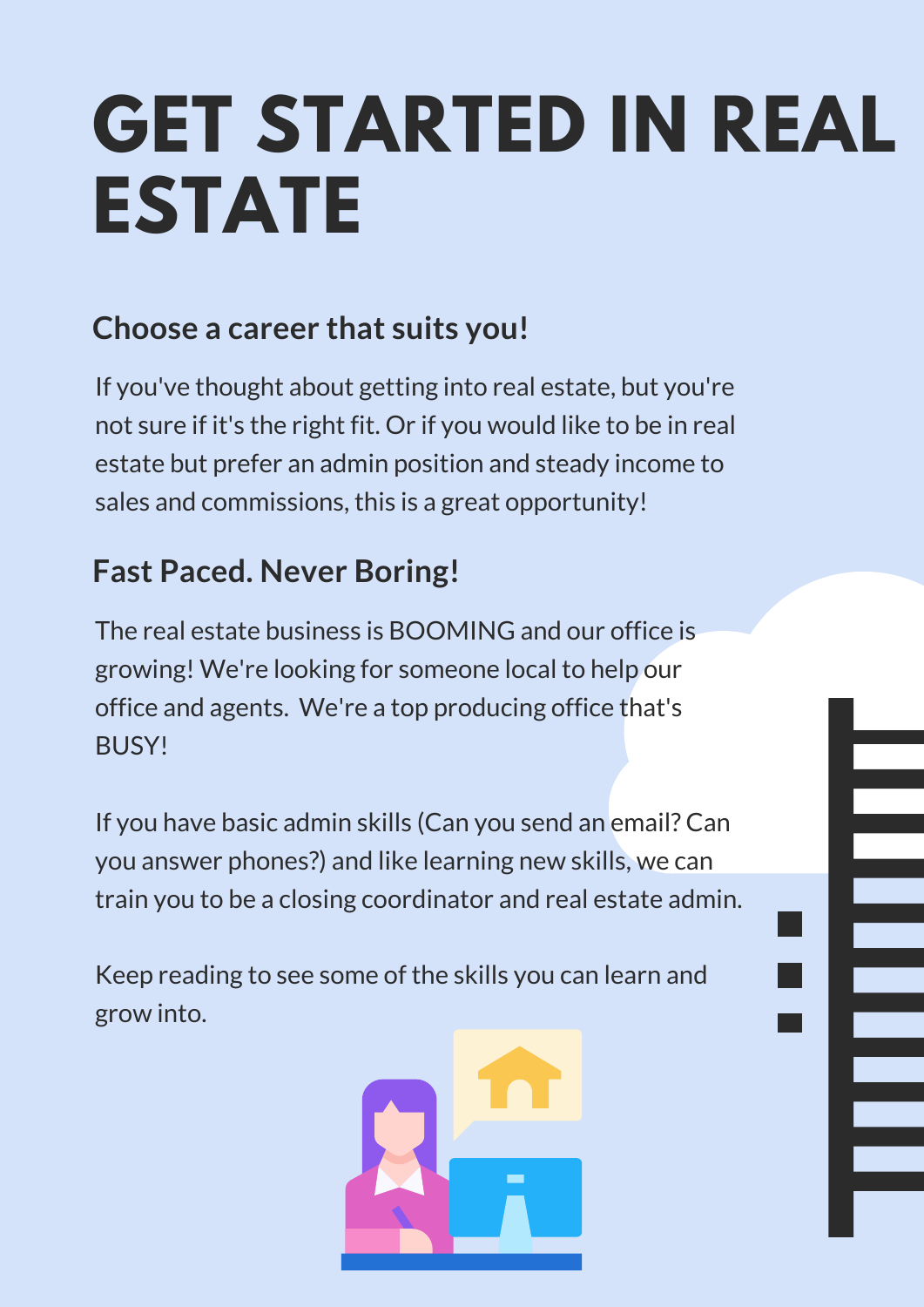## **1. Listings (Listing to Contract)**

- Oversee all aspects of sellers' transactions from initial contact to the executed purchase agreement.
- Prepare all listing materials: pre-listing presentation, Listing Agreement, sellers' disclosures, comparative market analysis, pull online property profile, research old multiple listing service (MLS) listings and etc.
- Consult & coordinate with sellers all property photos, staging, repairs, cleaning, signage, lockbox, access requirements, & marketing activities.
- Coordinate showings & obtain feedback.
- Input all listing information into MLS and marketing websites and update as needed.
- Submit all necessary documentation to the office broker for file compliance.
- Input all necessary information into client database and transaction management systems.

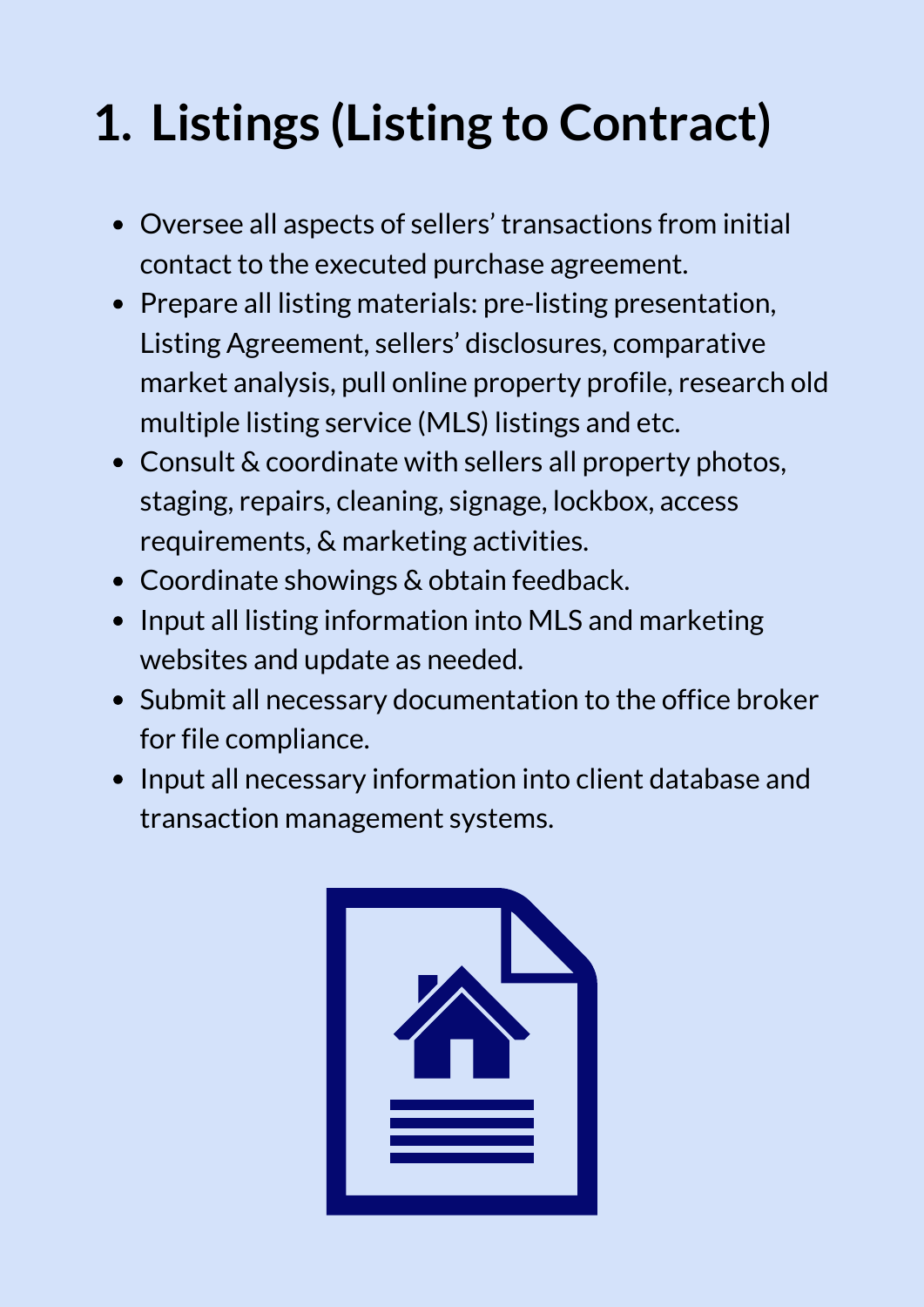## **2. Transaction Coordinator (Contract to Closing)**

- Oversee all aspects of buyer and seller transactions from executed purchase agreement to closing.
- Coordinate title/escrow, mortgage loan, and appraisal processes.
- Coordinate inspections, assist in negotiations regarding repairs and coordinate completion of repairs.
- Regularly update & maintain communication with clients, agents, title officer, lender, etc.
- Submit all necessary documentation to the office broker for file compliance.
- Coordinate moving/possession schedules.
- Schedule, coordinate, & attend the closing process.
- Input all client information into our client database system.
- Schedule 30 Day, 90 Day & 120 Day client customer service follow-up calls to assist with any home improvement provider recommendations and to ask for referrals.

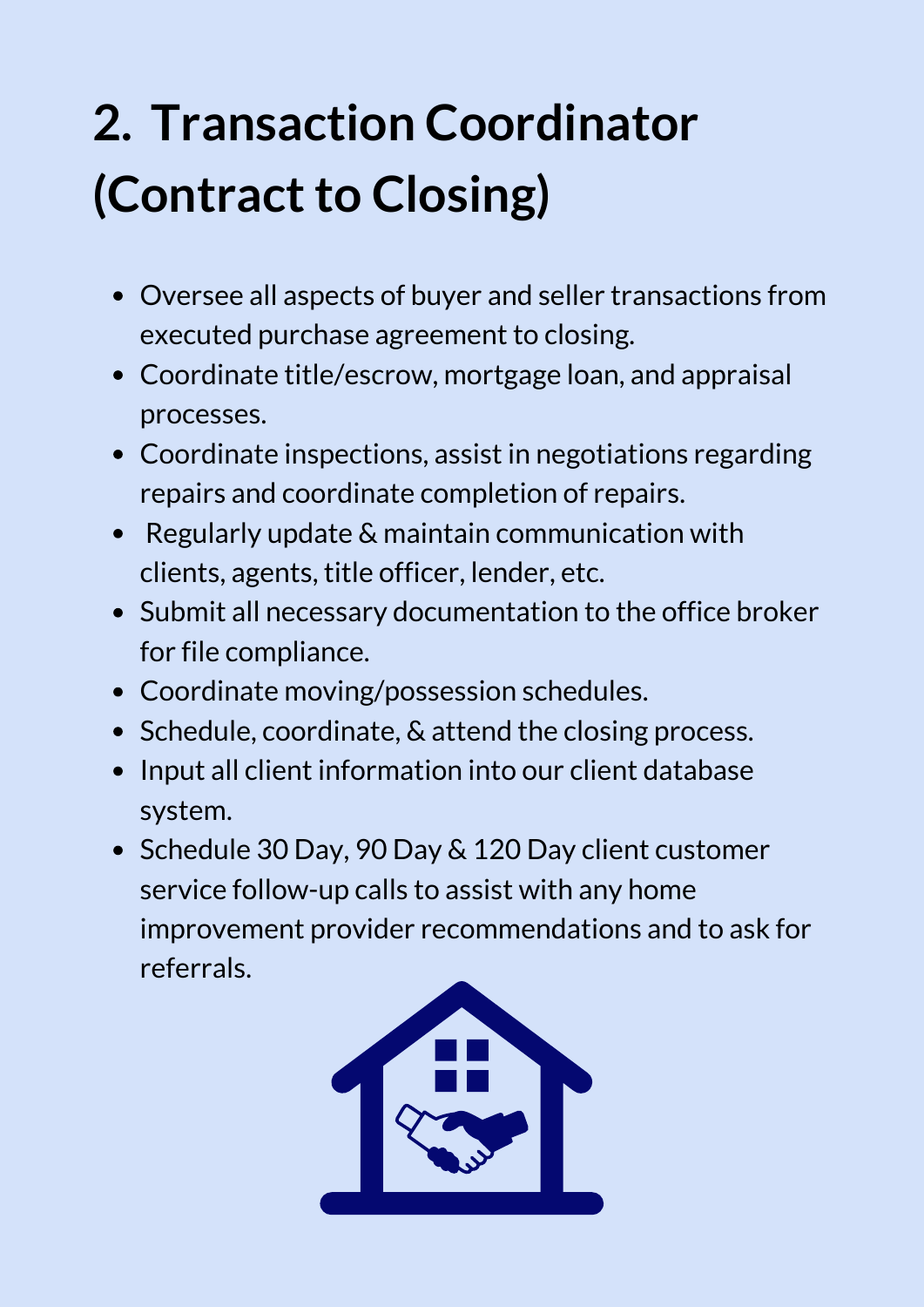### **3. Marketing Assistant**

- Manage client database management program & system.
- Create & regularly prepare all buyer & seller consultation packages.
- Coordinate the preparation of all listing & open house flyers, graphics, signage, and other marketing materials.
- Regularly assist agents to manage & enhance the agent's social media presence.
- Track & coordinate all inbound leads from websites, social media, & other online sources.
- Coordinate all client & vendor appreciation events.
- Regularly obtain client testimonials for the website, social media, & other marketing materials.
- Coordinate with the marketing manager.
- Coordinate & implement agent marketing videos & property videos on website(s), blog(s), social media, and client database email campaigns.

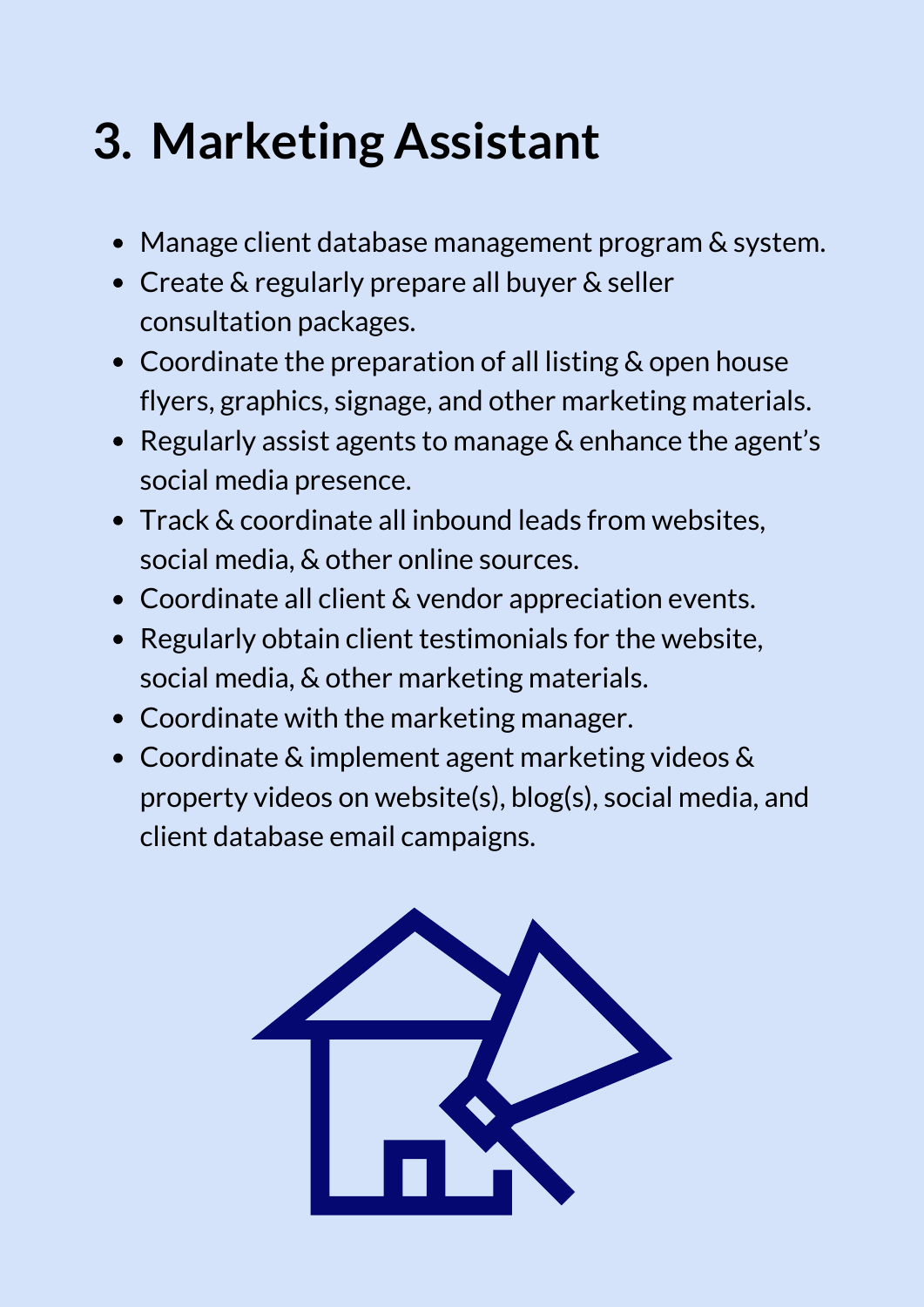## 4. Administrative Manager

- Oversee all aspects of the administration of the agent's business.
- Create & manage systems for sellers, buyers, client database management, lead generation tracking, lead follow-up, & all office administration.
- Maintain all agent financial systems, profit & loss statements, bill payments, budget(s), bank accounts, and business credit card(s).
- Coordinate the purchasing of any office equipment, marketing materials, and any other business-related supplies and materials.
- Create & update a business operations manual and all job descriptions/employment contracts for any future hires.
- Manage the recruiting, hiring, training, and ongoing leadership of all future administrative hires.
- Hold agent(s) accountable for conducting all agreedupon lead generation activities.
- Ensure that all agent activities are limited to listing a property, showing property, negotiating contracts, & lead generation.

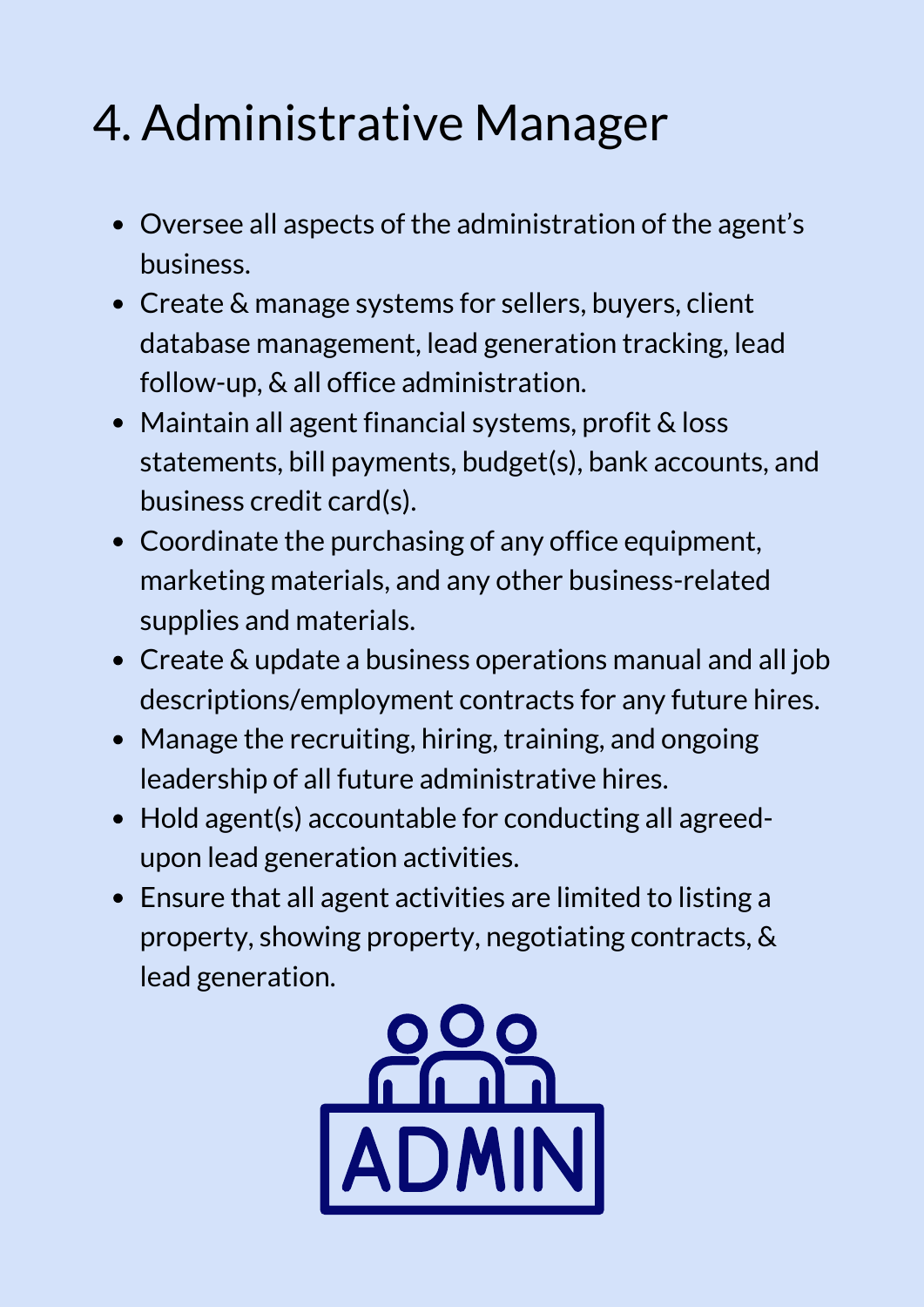## **THIS POSITION IS IDEAL FOR YOU IF**

### **You live in the East Wake area.**

This is an in-office admin position located in Zebulon NC.

### **You Have Basic Admin Skills**

While we can train you on the specifics of how we run our office, you will need to have basic admin skills including sending emails, printing materials, answering phones, etc.



### **You Enjoy Learning New Skills**

If you like learning new skills, this could be a great match.

### **You're A Real Estate Admin**

If you've already got experience as a closing coordinator/real estate admin, please apply! You probably already have most of the skills needed, and we're happy to show you how we want things done here.

### **2100 ZEBULON RD ZEBULON NC**

Send your resume to fivecountyspecialists@gmail.com